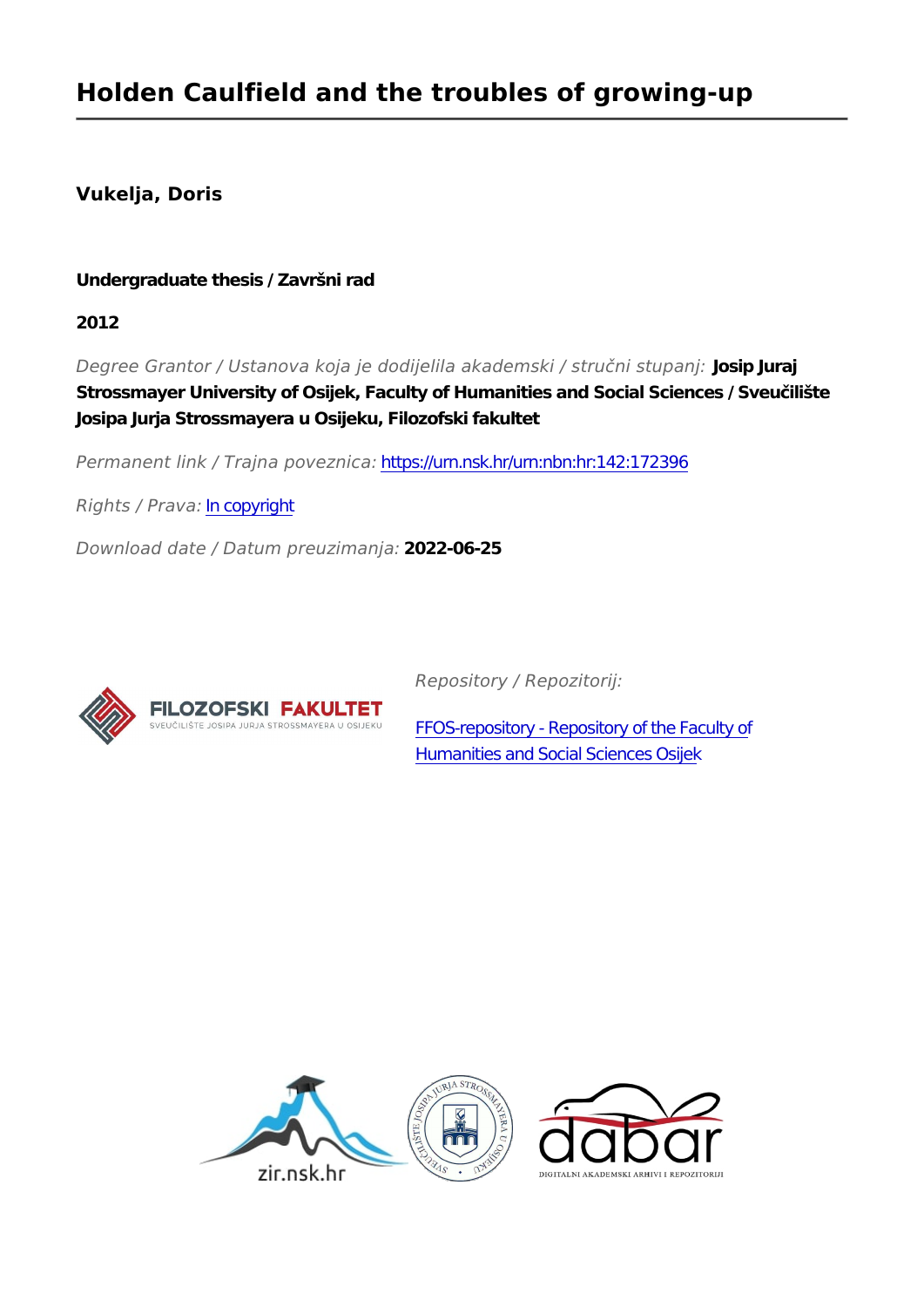**Sveučilište J.J. Strossmayera u Osijeku**

## **Filozofski fakultet**

## **Preddiplomski studij engleskog jezika i književnosti i filozofije**

**Doris Vukelja**

**Holden Caulfield and the Troubles of Growing-up**

**Završni rad**

**Mentor: doc.dr.sc. Biljana Oklopčić**

**Osijek, 2012**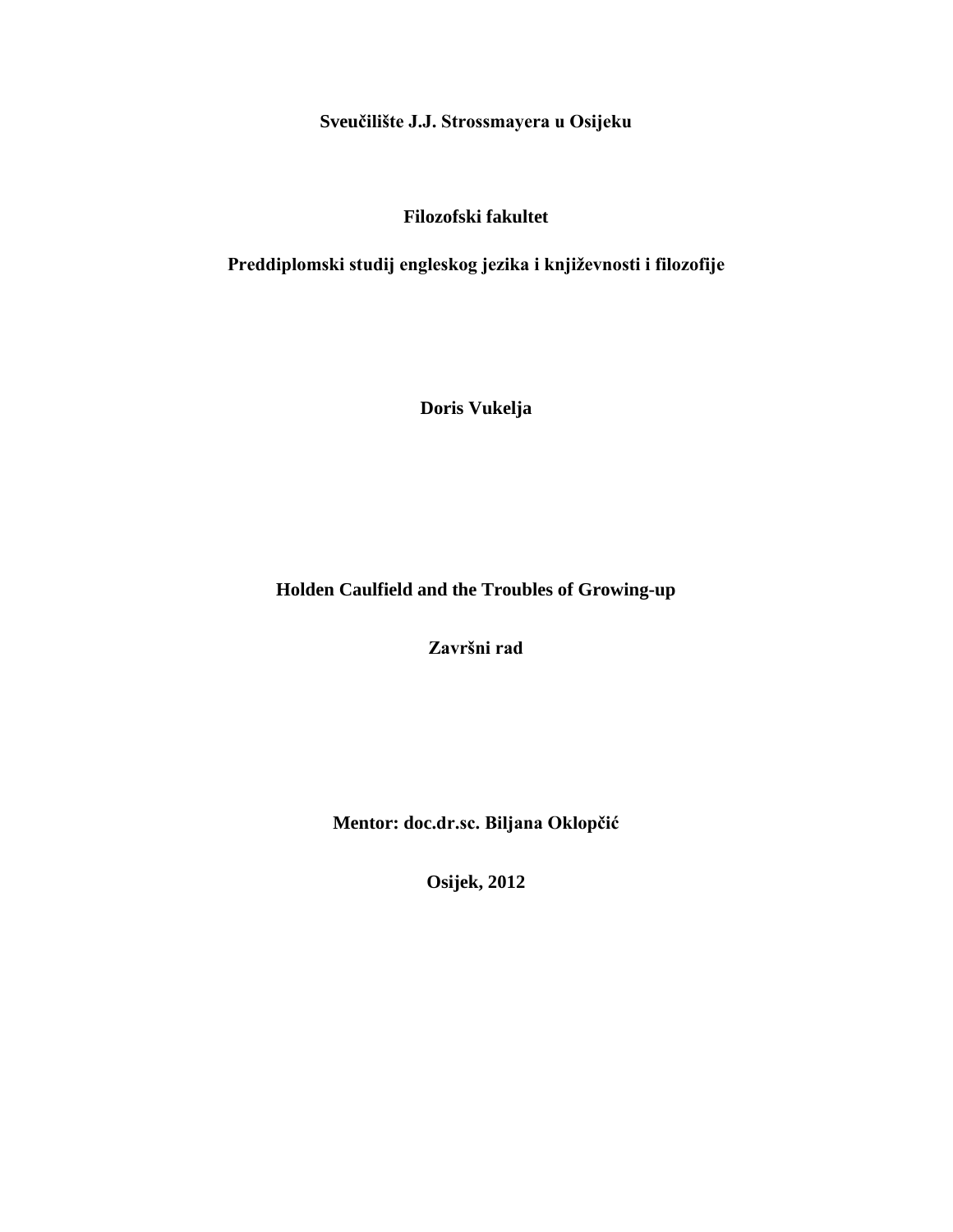## **Summary**

J.D. Salinger became famous world-wide owing to his novel *The Catcher in the Rye*. *The Catcher in the Rye* is Salinger's best work in which he depicts Holden Caulfield, a teenager with lots of problems. He is kicked out from school, he lost his brother, he does not have close relationship with his parents and this all influences him. Holden has many psychological problems and he does not know how to deal with them and because of it he falls deeper and deeper in those problems. Holden tries to solve his problems with violence, sex, alcohol and later on he even becomes totally depressed. Salinger made effort to show that not only grownups have problems but also young adolescents who are seeking attention and love. Salinger uses Holden as a symbol of problems in the 1950s and he tries to solve those problems by bringing them closer to people.

**Key words**: J.D. Salinger, *The Catcher in the Rye*, problems of growing-up, relationships with family members, children´s innocence in contrast to adulthood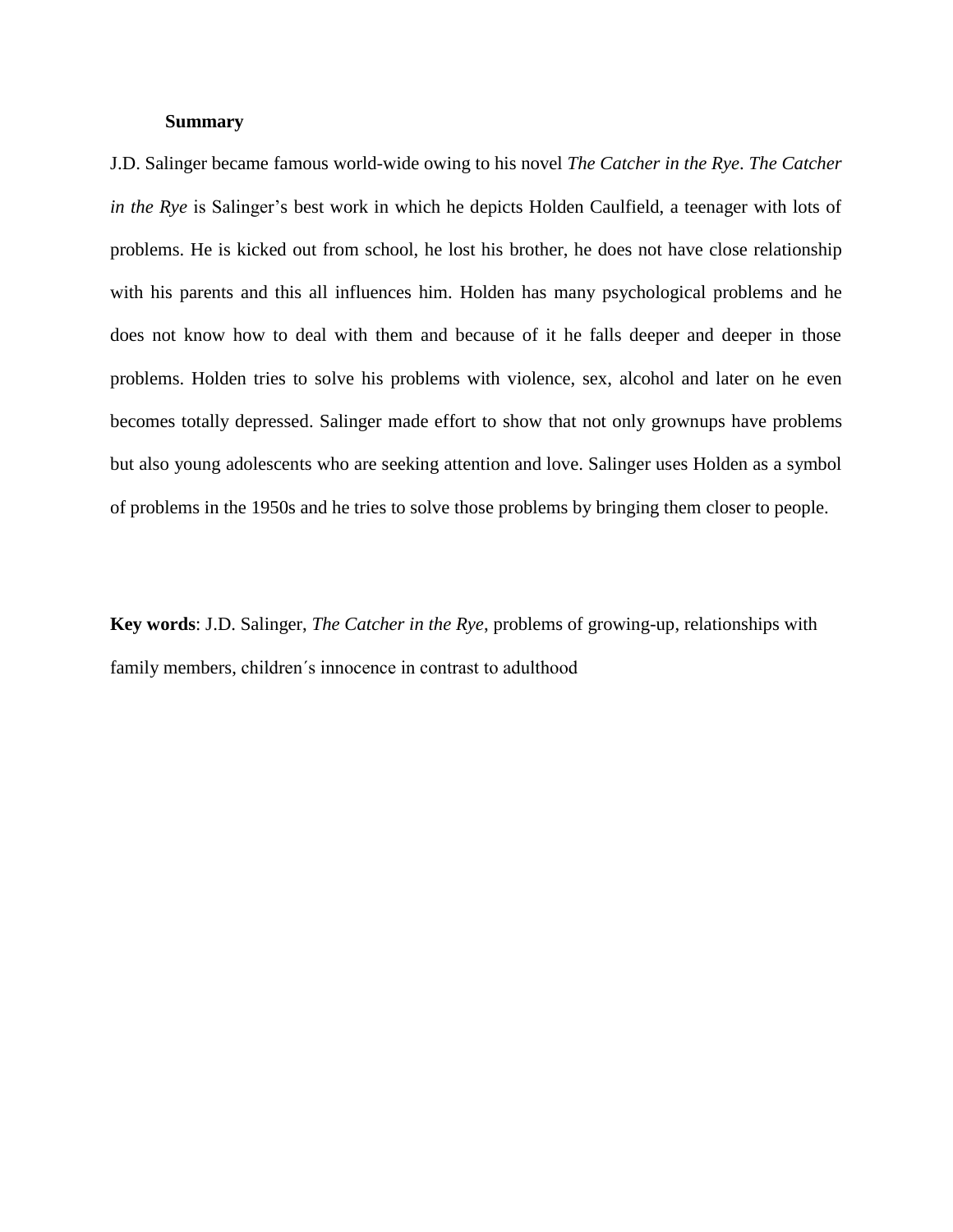# **Contents**

| 1.           |      |  |
|--------------|------|--|
| 2.           |      |  |
|              | 2.1. |  |
|              | 2.2. |  |
|              | 2.3. |  |
| 3.           |      |  |
|              |      |  |
|              |      |  |
|              |      |  |
| $\mathbf{4}$ |      |  |
|              |      |  |
| 6.           |      |  |
| 7.           |      |  |
|              |      |  |
|              | 8.1. |  |
|              |      |  |
|              |      |  |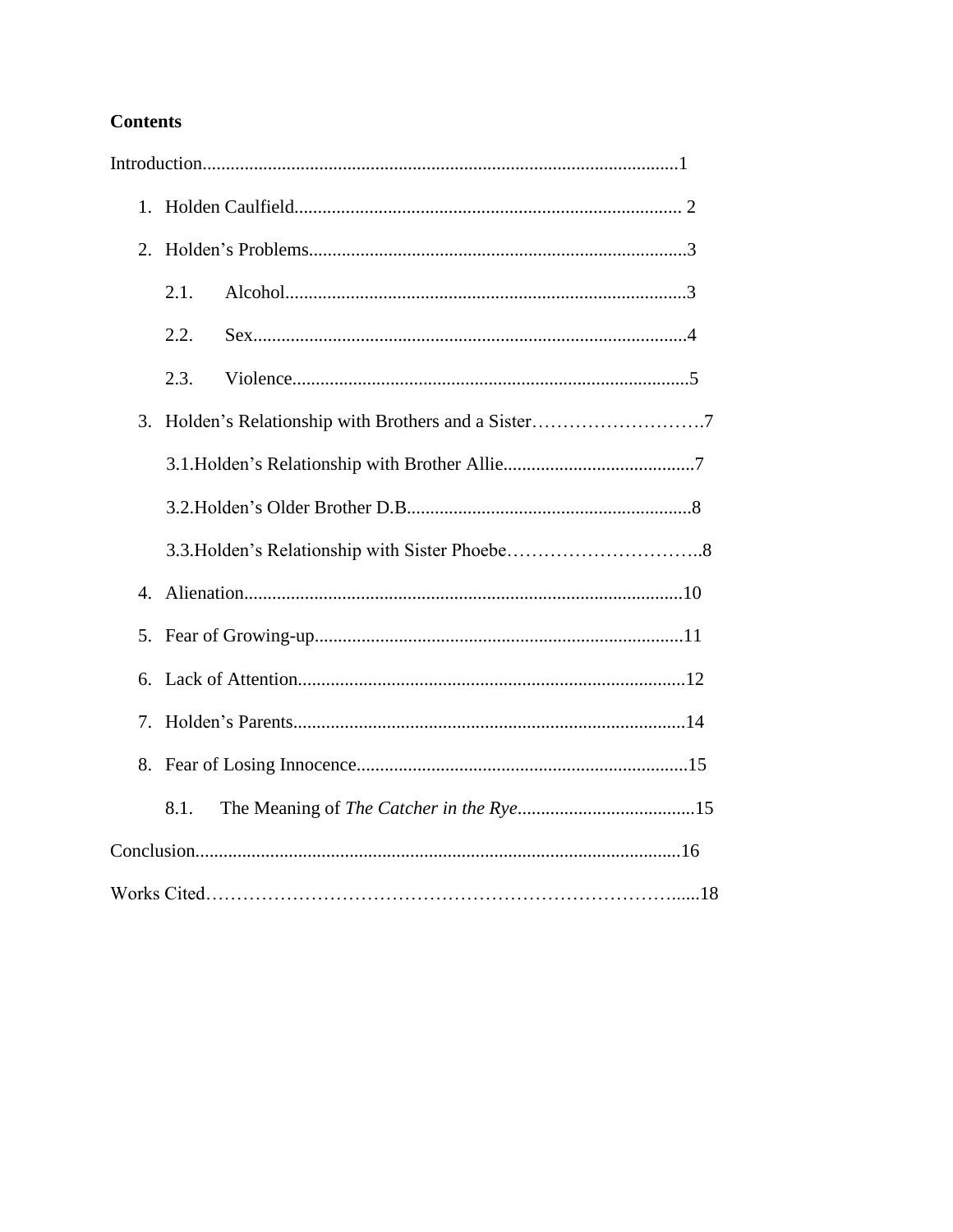## **Introduction**

*The Catcher in the Rye* is a 1951 novel written by J. D. Salinger. It was pronounced one of the hundred best English-language novels of the 20th century. The novel is J.D. Salinger's first literary work and it is said that it was his greatest achievement. He was writing short stories before that and was best known for his reclusive nature. Although he did not have many popular works he was still one of the most influential writers in the 20th century. The novel has aroused lots of arguments and debates because of the controversy and moral issues in the novel. Some critics argued that *The Catcher in the Rye* is a fascinating but yet really depressing story. The plot of the novel, which includes incidents of depression, nervous breakdown, impulsive spending, sexual exploration, vulgarity, and other erratic behavior, leads readers into controversial world of Holden Caulfield. Originally, the novel was published for adults, but it has since then become popular with adolescent readers for its themes of teenage confusion, anger, alienation and language. *The Catcher in the Rye* is a psychological novel based more on how events affect the hero's mind than on the events themselves. The plot is supplemented with a number of digressions, which help to reveal more about the complex character, Holden Caulfield.

"One of the most popular means by which *The Catcher in the Rye* is critiqued is through the comparison of Holden Caulfield to other literary characters. The novel is often compared to traditional period literature, particularly Mark Twain's novel *The Adventures of Huckleberry Finn*. Both works feature naive, adolescent runaways as narrators, both commenting on the problems of their times, and both novels have been recurrently banned or restricted" (Lomazoff 1).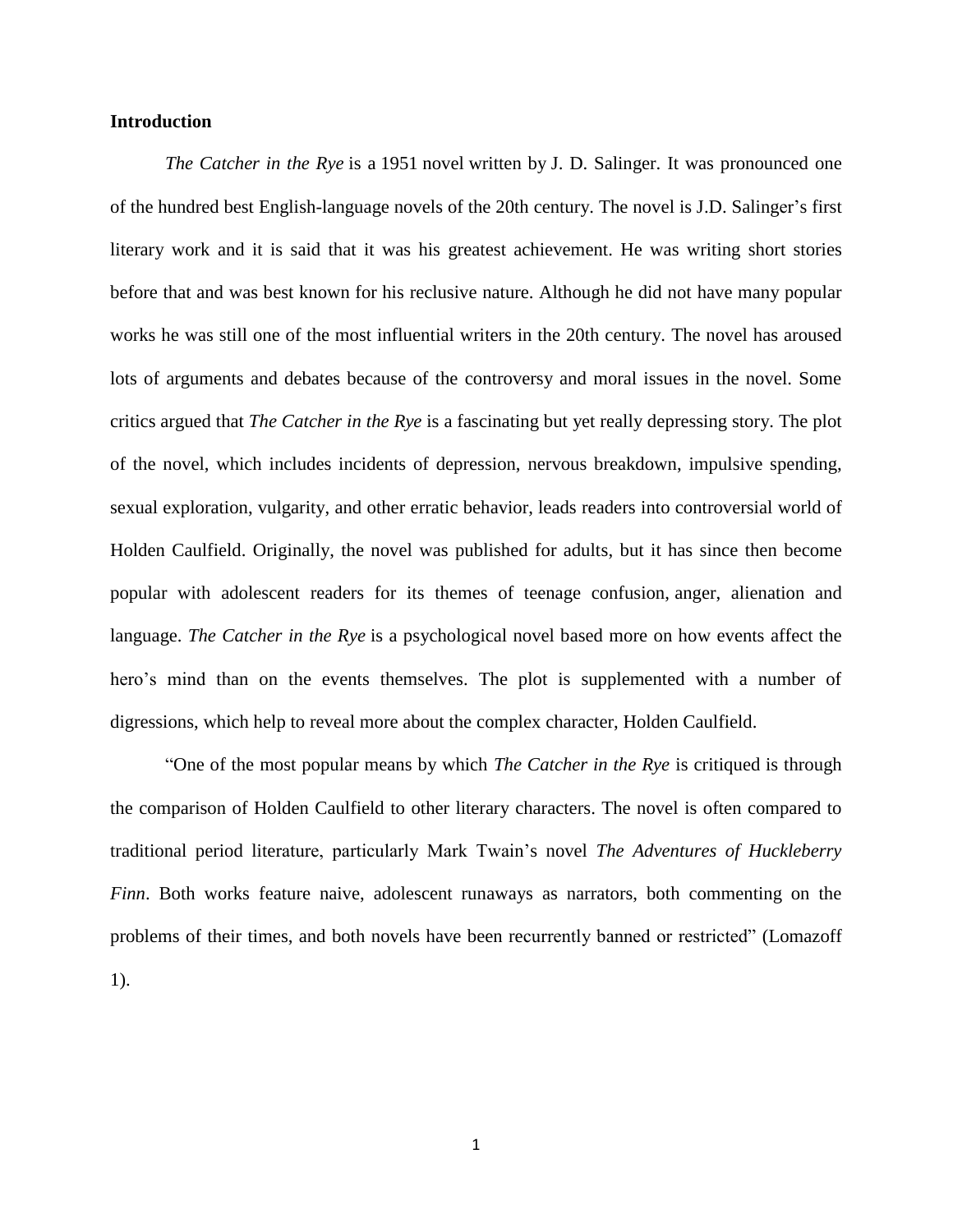#### **1. Holden Caulfield**

Holden Caulfield has been criticized a lot, but despite criticism *The Catcher in the Rye* is Salinger's greatest novel which exposes taboos and real life dealing with real problems of adolescents. In this novel there are many examples of Holden's struggle with life. Therefore, the complexity of the main character and the psychological analysis behind his actions are the most important through the whole novel. The novel attempts to show the reader the life of a regular boy with troubles on his mind.

The main character, Holden, is actually a good boy but unfortunately he is stuck in a bad and cruel world:

> He is trying to make the best of his life, though ultimately losing that battle. Whereas he aims at stability and truth, the adult world cannot survive without suspense and lies. It is a testament to his innocence and decent spirit that Holden would place the safety and well-being of children as a goal in his lifetime. This serves to only re-iterate the fact that Holden is a sympathetic character, a person of high moral values who is too weak to pick himself up from a difficult situation. (Lomazoff 1)

Holden Caulfield is the rich and troubled child with many problems which are common in adolescence. Holden feels the absence of love, which causes him to suffer emotionally. His parents are quite wealthy and want Holden to become successful in life, but they do not pay enough attention to Holden nor do they love him as much as he thinks he needs. In addition, "Holden is a rebel and all that – 'the most terrific liar you ever saw in your life', 'probably the biggest sex maniac you ever saw' -- but he's a softy at heart" (Yardley). He needs direction in his life, like every other teenager. His problem is that he constantly struggles to find the meaning of life. His inability to focus makes everything even worse.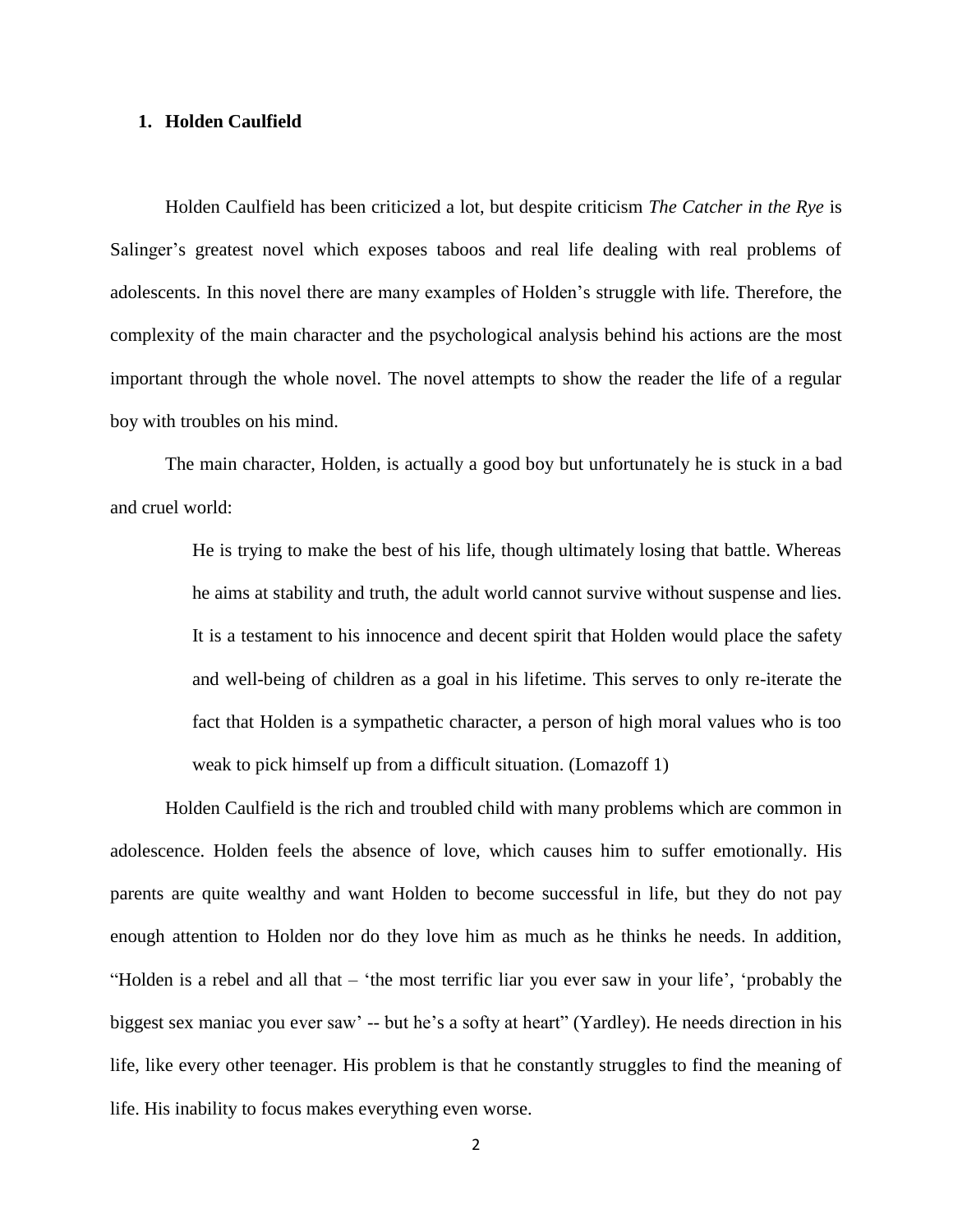#### **2. Holden's problems**

Holden Caulfield is a lonely, frustrated person who is caught in a world of banalities and restricting conformity. The lack of love, attention and faith in life makes him afraid of adulthood. He does not want to be part of that frightening world. He looks for answers and tries to find himself and stop being stuck in between childhood and adulthood. Holden thinks that childhood represents innocence and honesty without any problems adults have. On the other hand, adulthood is unknown place full of lies, corruption and dishonesty. A lot of pressure is put on him, which is another reason for Holden to escape and leave everything behind. Furthermore, he is not aware of his psychological defect, caused by a severe lack of control in his life.

Holden seems to be like any other 16-year-old boy, but, unfortunately, it turns out that Holden is a really complex and unhappy person. He is coping with the real world around him, thinking that life does not make sense. "Holden's awareness creates a powerful tension in his character and in the novel as a whole; he is conscious of being trapped in the no-man's land between his beautiful but impossible ideals and a sordid but inescapable reality" (Harper 69). The first step in Holden's typical adolescent insanity is him being kicked out from school. Later on, J.D Salinger describes how a lonely teenager, Holden Caulfield, deals with alcohol, sex, and violence.

#### **2.1. Alcohol**

Holden starts to drink as a result of not knowing how to cope with his problems. Yet, from his perspective alcoholism turns out to be the only way out. Various situations are shown where Holden tries to find his way out with drinking alcohol. He drank to make himself feel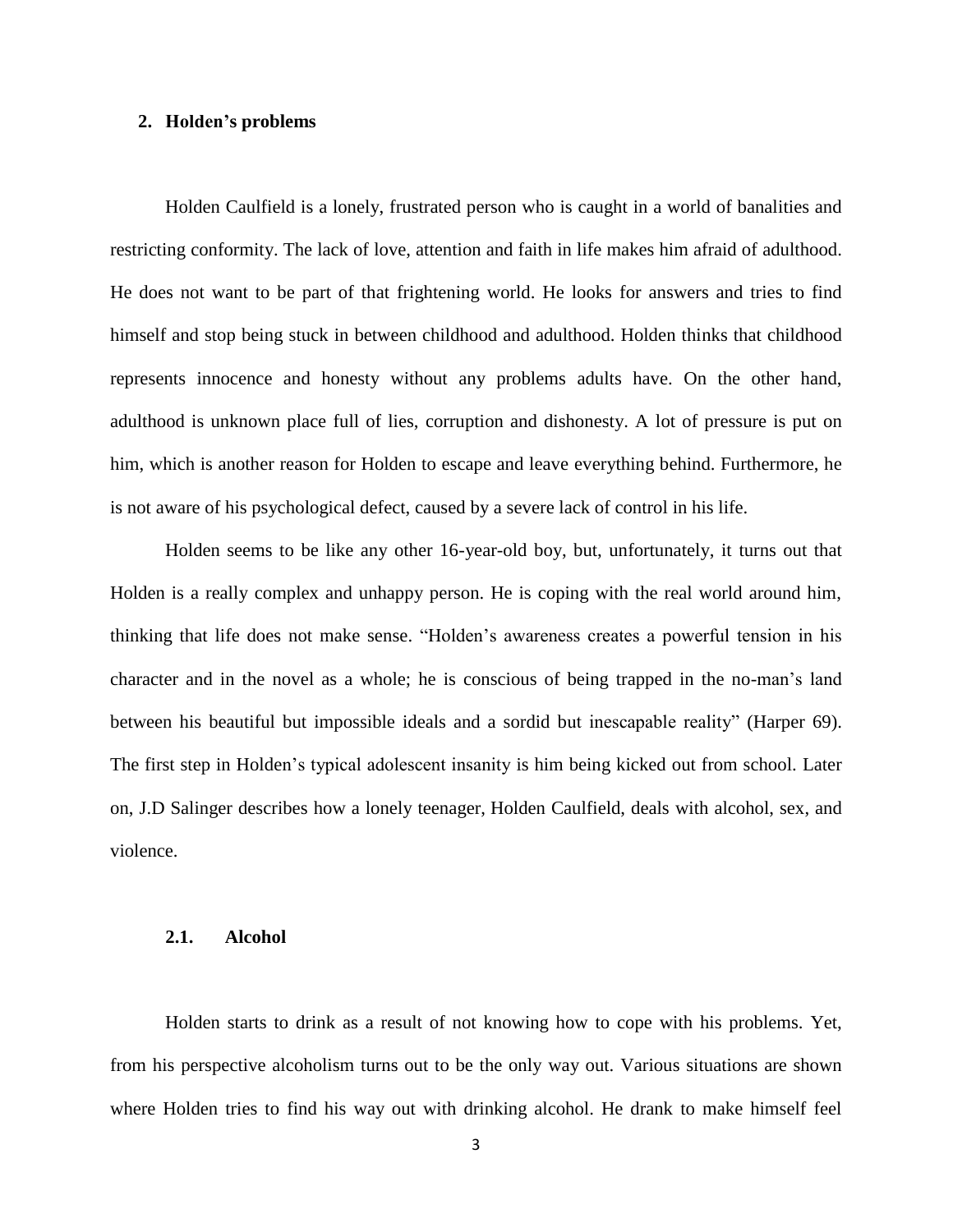better but it just made him angrier. Drinking problem arises as a consequence of Holden's loneliness because he does not have anyone to turn to. Later on, alcohol becomes just one of Holden's social problems. Holden's drinking is just a way to show other people that he is more mature than he looks and he wants others to see that too. Holden views himself older than he really is, which is his main concern, because he wants to be seen as more mature. Another example from the book is when the bartender refuses to serve him drink because he is minor. This is one of the many examples from the book in which the world around him clashes with the view of the world he has created in his mind.

### **2.2. Sex**

Throughout the novel, Holden talks about sex and gets acquainted with it. He is concerned with the fact that people can take sex for granted and that is why he cannot understand that people can have sex with ones they do not love:

> Upon seeing a couple through their hotel room window spitting their drinks at each other, laughing and playing in a sexual manner suggesting that they are going to have sex, Holden shows his confusion about the adult world reflected in the way it treats causal sex by saying, "Sex is something I really don't understand too hot." (Cassel 1)

Holden admits that he does not understand sex just as he does not understand many other "grown-up" things. He is a child but still somehow coveting for adult's life. He thinks a lot about sexual intercourse and he wants to try it just to show that he is mature enough. Holden thinks that people can just interact in sexual way, because he did not have the opportunity to learn what kind of feelings people can show or experience. He would like to have sex with different women thinking that it is right thing to do. He wants to have sexual relationships with Faith Cavendish,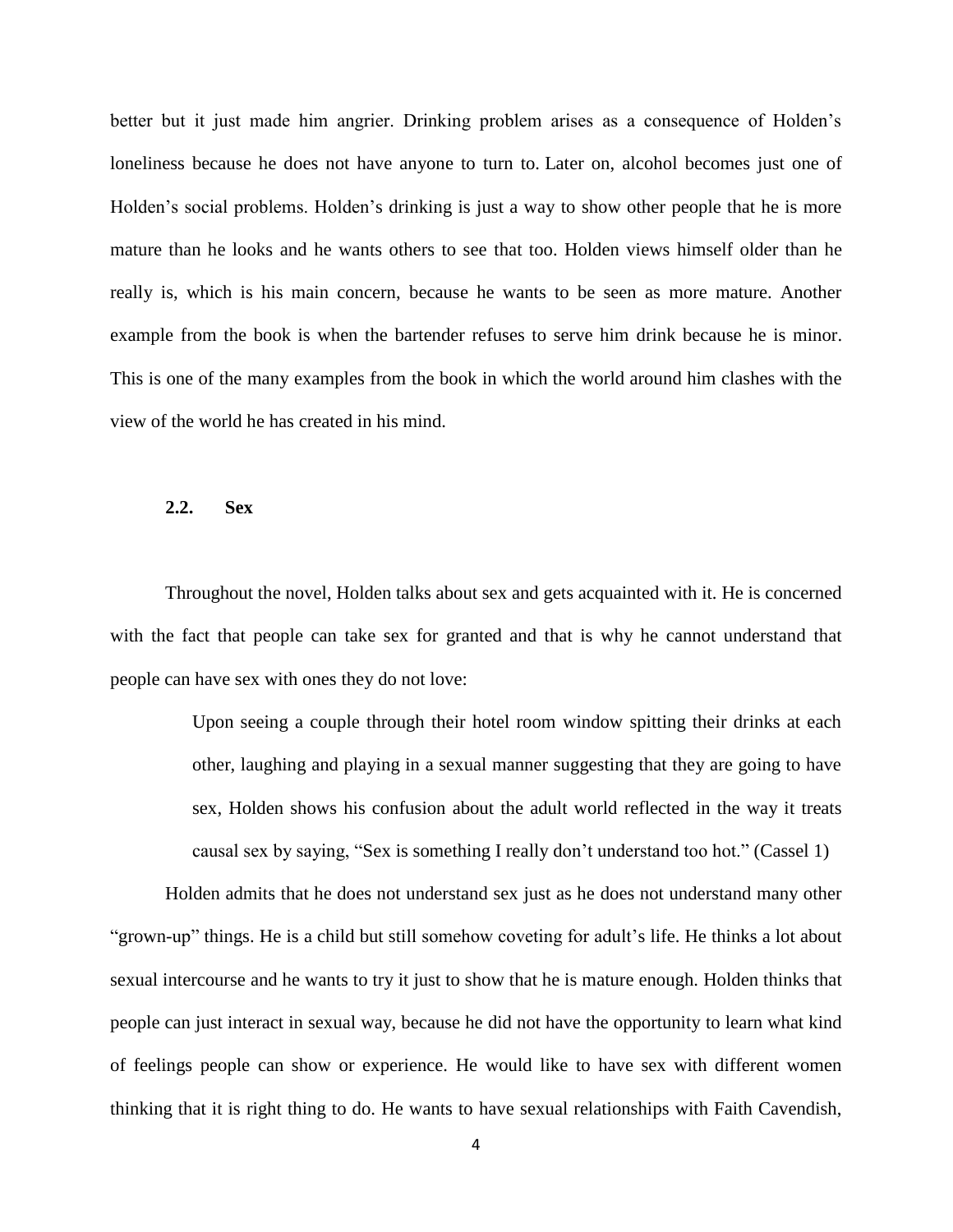Sunny, Sally and many others but he never manages to do so. Holden thinks sex without responsibility makes people a part of adulthood. Unfortunately, Holden does not understand sexuality at all. He is actually confused by the fact that sex does not have to be connected with emotions and because he is attracted to girls he does not love. One more reason for Holden's confusion is impression that he does not get the amount of love that he needs. The only thing Holden ever wanted is guidance and support which he never got from his closest friends and family. Holden falls into the jaws of sexuality not even thinking about the consequences. He even gets into relationship with a prostitute: "Anyway, I kept walking around the room, waiting for this prostitute to show up. I kept hoping she'd be good-looking. I didn't care too much, though. I sort of just wanted to get it over with" (Salinger 93). He jumps on the opportunity, but does not commit the sexual act. That is just the beginning of his deep and serious problems. Not only did he interact with girls in a sexual way but he started to act rough and violent.

#### **2.3. Violence**

Holden does not know how to release his worries and feelings, and then he tries to manage everything with violence. Violence becomes severe problem because Holden does not have boundaries; he starts to beat every person who finds fault with him. Becoming a rebellious and confused adolescent seems like the only right thing to do for Holden. One of the best examples of Holden's violence is the conflict with Stradlater. Holden wants to help Stradlater by writing him the school report. He decides to write about his brother Allie's baseball glove. His brother Allie passed away from leukemia which made it even more difficult for Holden to write about such a delicate thing. After giving the report to Stradlater, all he gets from him is a criticism about his work, which makes Holden furious and violent: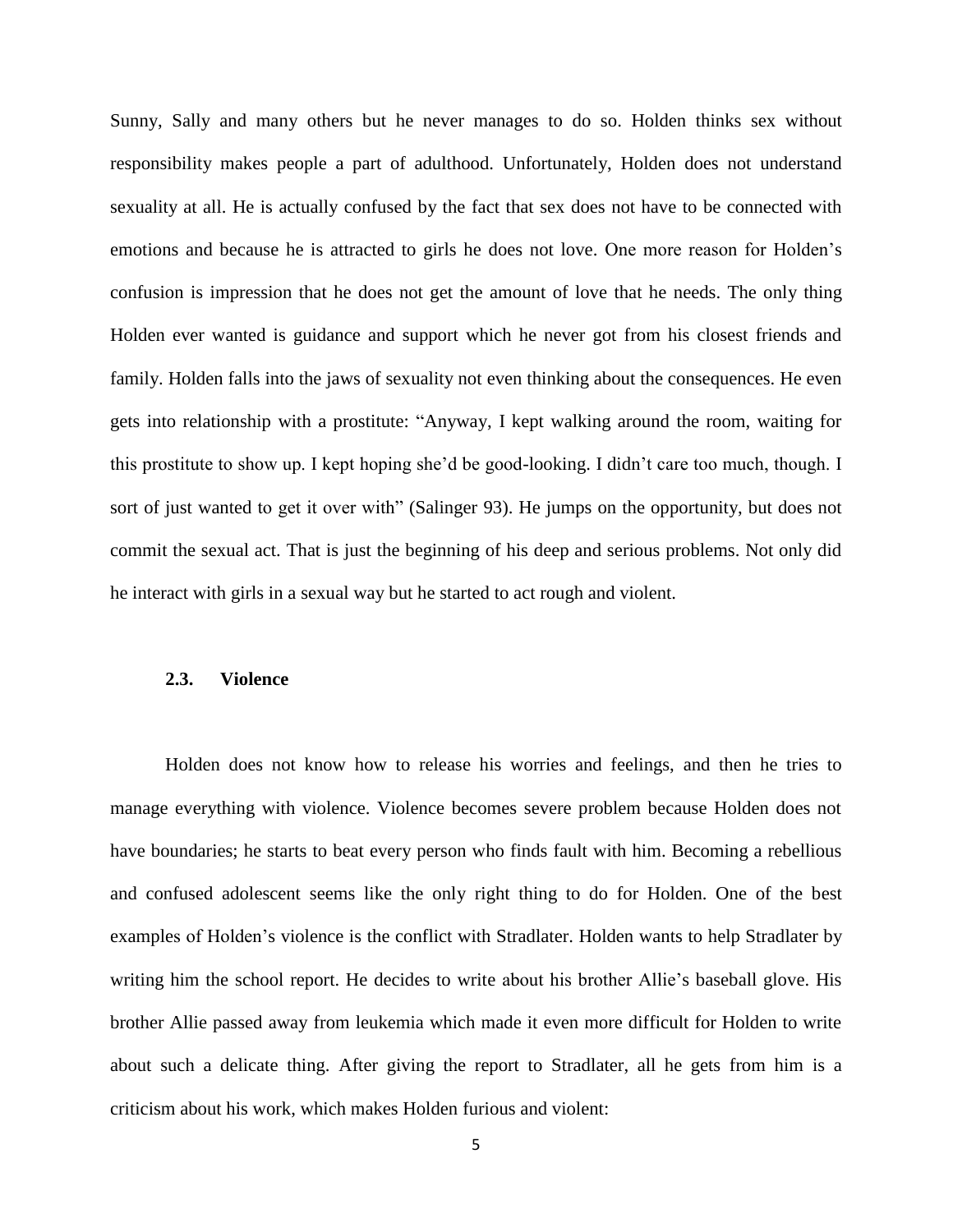"God damn it." He was sore as hell. He was really furious. "You always do everything backasswards." He looked at me. "No wonder you're flunking the hell out of here," he said. "You don't do one damn thing the way you're supposed to. I mean it. Not one damn thing." "All right, give it back to me, then," I said. I went over and pulled it right out of his goddam hand. Then I tore it up. (Salinger 80).

This paragraph shows Holden´s inability to control himself and his violence. He is really sensitive and everything can wake his anger, especially if it is about his dead brother Allie.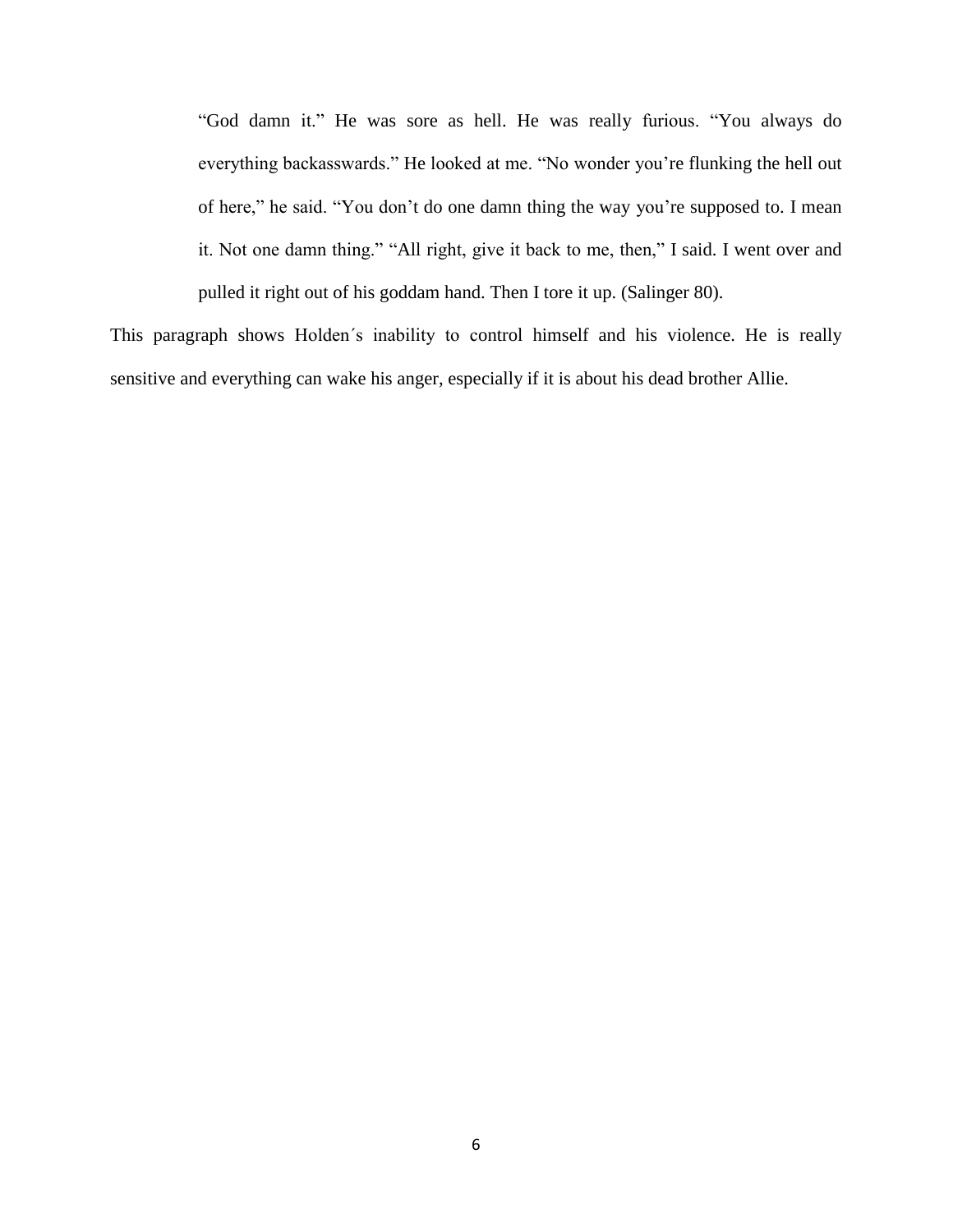#### **3. Holden's Relationship with Brothers and a Sister**

#### **3.1. Holden's Relationship with Brother Allie**

The real reason for Holden's violence is his love for his dead brother Allie. Holden never managed to get over his brother's death, which is another potential background for all his problems. When Allie died, Holden died also in some way because he never managed to get used to the fact that his brother is not alive anymore. He was really close with his brother and he always looked at his brother as an innocent child full of joy and happiness: "But it wasn't just that he was the most intelligent member in the family. He was also the nicest, in lots of ways. He never got mad at anybody" (Salinger 89). His brother was a very intelligent child and Holden was always proud of him and then suddenly, one day, he lost Allie. He was left alone to deal with all the problems in life without help of his beloved brother. Allie's death left a huge impact on Holden's life and his whole personality. He becomes depressed because of his brother's death. Holden always describes his brother as nothing less but a perfect person without any flaws. Allie was the only person who ever understood Holden and the complexity of his life. Now, Allie is gone and Holden keeps the guilt locked up inside himself because he feels guilty for Allie's death: "Boy, I felt miserable. I felt so depressed, you can't imagine. What I did, I started talking, sort of out loud, to Allie. I do that sometimes when I get very depressed. I keep telling him to go home and get his bike and meet me in front of Bobby Fallon's house" (Salinger 98).

Allie will always have the substantial place in Holden's life and his loss will always be felt in Holden's heart and life. Holden sometimes acts as if Allie is still alive. The scene which best exemplifies this is when Holden goes to cemetery with his parents and unexpectedly the rain starts to fall. Holden becomes agitated because Allie is dead and cannot go with them in the car or in a restaurant: "All the visitors could get in their cars and turn on their radios and all and then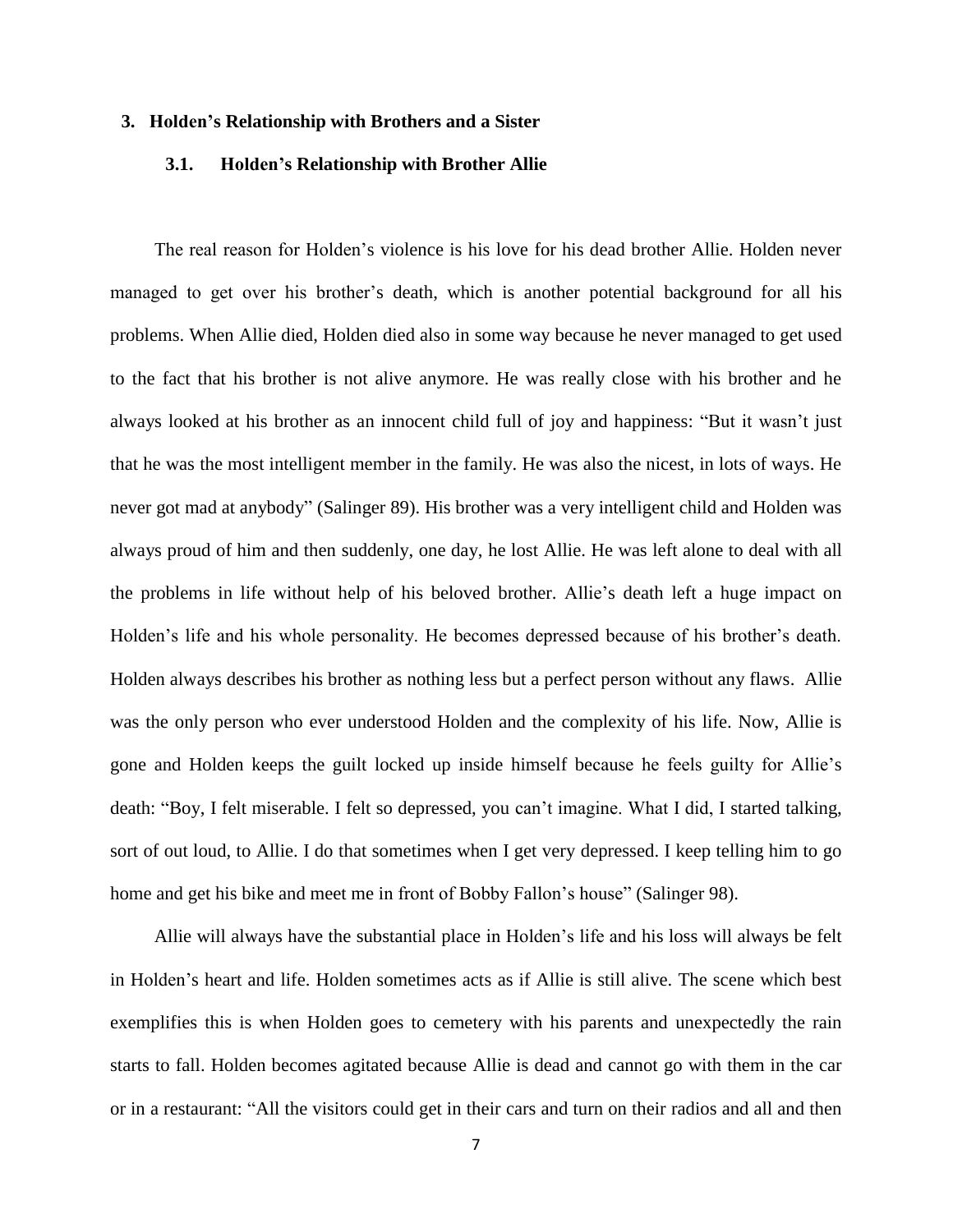go someplace nice for dinner--everybody except Allie. I couldn't stand it. I know it's only his body and all that's in the cemetery, and his soul's in Heaven and all that crap, but I couldn't stand it anyway. I just wish he wasn't there" (Salinger 295).

#### **3.2. Holden's Older Brother D.B**

Holden has older brother, but he does not find anything in common with him because D.B. is a grownup. D.B writes short stories and screenplays for Hollywood movies. Holden thinks that his brother is a prostitute in a way because he prostitutes his talents by writing for those Hollywood movies. Holden ascribes those traits to grownups because they do everything for benefits, and they do not do things because they like doing them but because of price they get for their work. Holden wants to avoid adulthood precisely for reason like that one. Holden idolizes his younger brother Allie who unlike his older brother D.B. will never leave the child's innocent world and become part of the corrupt adulthood.

#### **3.3.Holden's Relationship with Sister Phoebe**

For Holden, the only person worth fighting for is his little sister, Phoebe. He sees himself through Phoebe because she is an innocent child who does not have any concerns and worries. Holden wants to be just like Phoebe, not depressed and lost in between childhood and adulthood. He yearns for those days. He knows he will never be a little child again and the only thing he can do is to rescue Phoebe from growing-up. Even though she is little, he can talk to her and it seems to him as if she understands him: "Old Phoebe didn't say anything, but she was listening. She always listens when you tell her something. And the funny part is she knows, half the time, what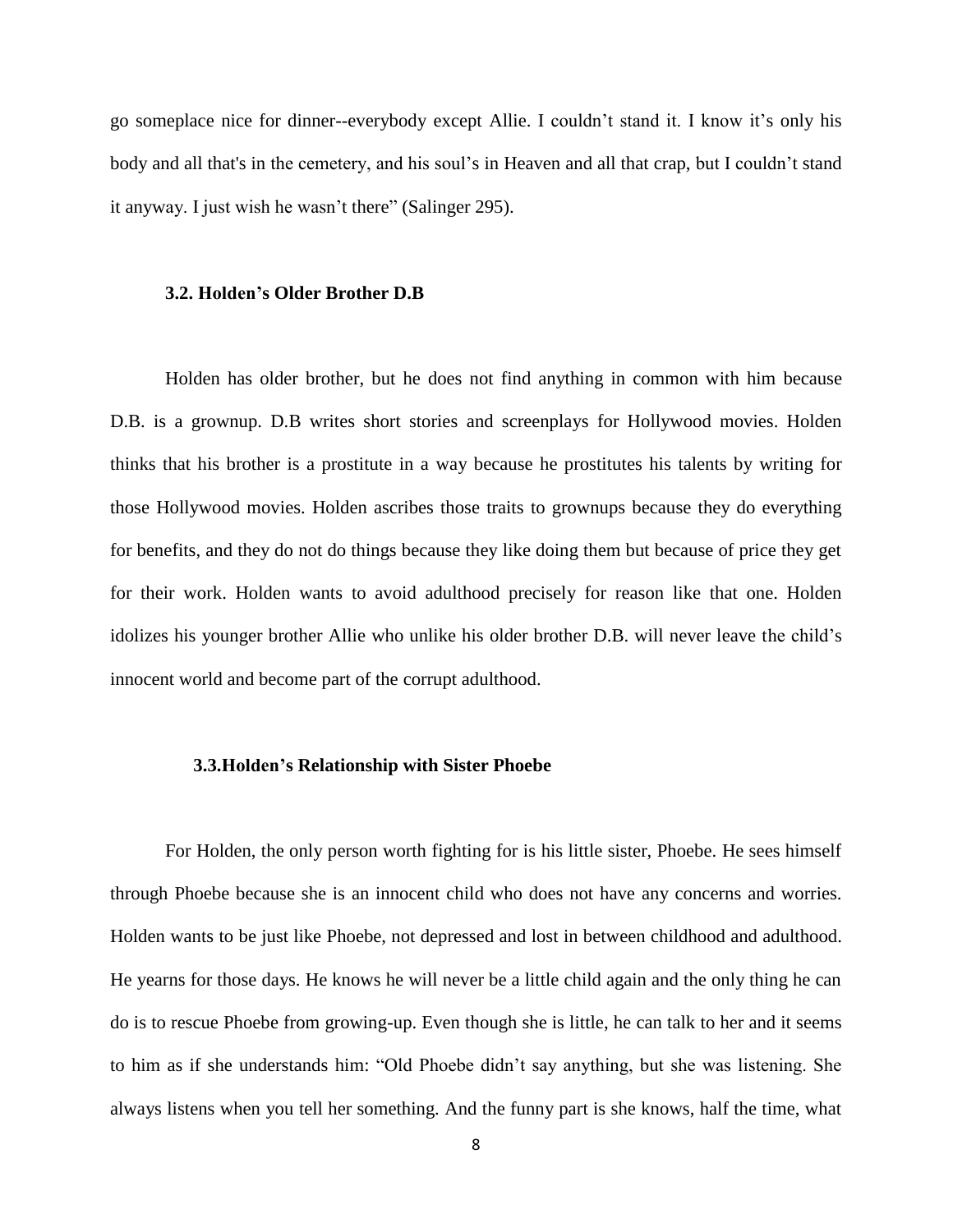the hell you're talking about" (Salinger 167). Holden likes Phoebe's innocence and infancy, and he wants to be just the same as she is. Phoebe is the only person who could help Holden in some way, she is the only one there for him. For Holden Phoebe is an example showing that children are totally in contrast to adults, in contrast to their corruption and phoniness. Holden sees Phoebe as someone to consult, confide in, ask for advice and a shoulder to cry on. Actually, Phoebe is the only person who is hopeful that Holden will finish school and be a good older brother. When he admits her that he got kicked from school she is astonished and in shock: "But she was listening, at least. If somebody at least listens, it's not too bad. 'Daddy's going to kill you. He's going to kill you,' she said" (Salinger 328).

Phoebe is shocked but she is still there for Holden, even though she wants to know his real motives and feelings. She knows he is kicked out from school because he did something on purpose and she is afraid because she thinks their parents will not understand Holden the way she does. Holden is struggling with lots of problems and fears and that is why Phoebe advises him to confront his real problems and feelings about the death of their brother because losing a loved one is the most painful loss a person can face. After Allie's death the only thing Holden needed is someone to comfort him. He needed his mother to be there for him, he needed someone to talk to. Yet, "his mother plays only minor role: Holden feels sorry for her because she is grieving about his younger brother's death and because she has frequent splitting headaches" (Bloom 18). Despite all the attempts to draw mother's attention, he just did not manage to get her love and support. Obviously, Holden´s mother loses her wish and power to go on after Allie's death and she forgets that she has two more children who desperately want her love and affection.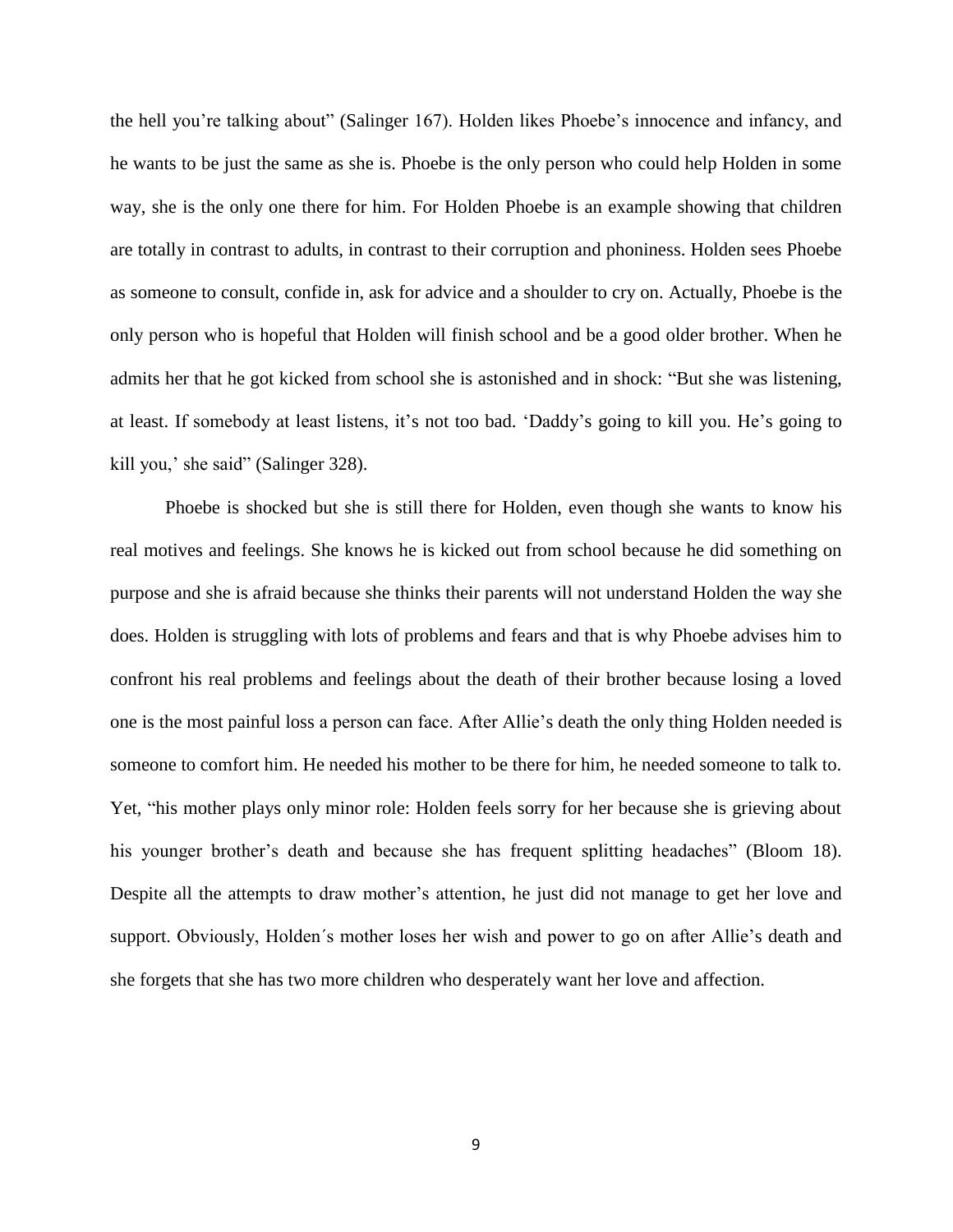## **4. Alienation**

After losing his brother Allie, Holden becomes a reserved person who cannot show his feelings. For him the only way to show his pain, depression and dissatisfaction is through violence. It is better for him to be hurt physically than emotionally, because physical wounds can heal easily as opposed to his broken heart and depression. Holden used to alienate from the world and later on that alienation led him to alienation from himself. He considers alienation the protection because throughout the novel Holden thinks he does not belong to this world and although he is trying to find his own way he does not succeed in that mission. He is alienated and therefore he falls prey to violence, drugs and alcohol. Despite his problems he thinks he is much better than the rest of the world and that is why he does not give anybody his attention. But beneath the surface Holden is so scared and lost that alienation gives him stability in some way.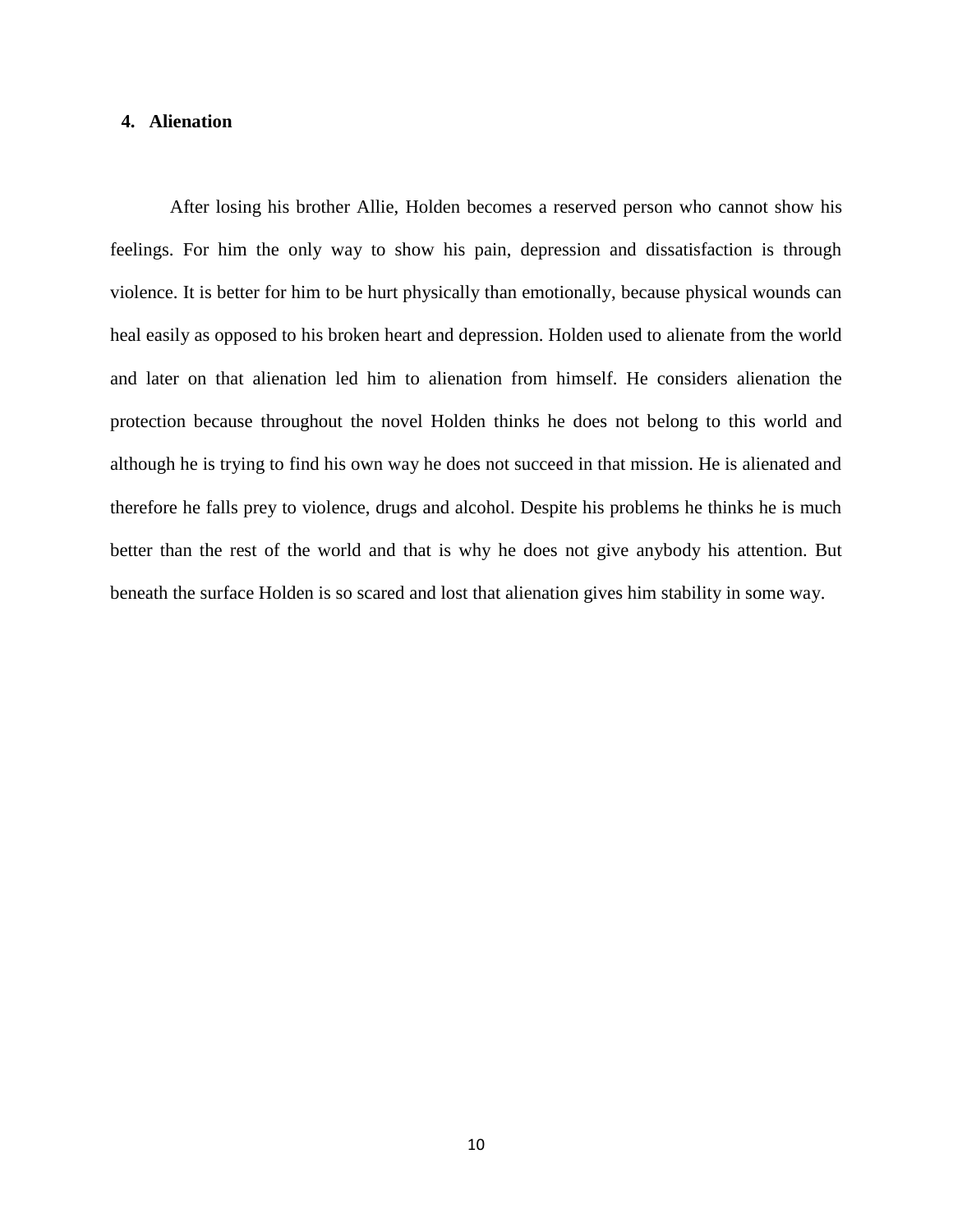## **5. Fear of Growing-up**

Holden does not want to grow up because he thinks that grownups are just a bunch of "phonies". What is more important, grownups are not aware of this feature at all. Actually, Holden is just scared of growing up, he still looks for attention, he still wants to have problems like other children and therefore he strongly resists growing up. "More than anything else Holden fears the biological imperatives of adulthood - sex, senescence, and death" (Bloom 32). Holden has huge wish to understand everything around him, for instance sex, but unfortunately he cannot understand everything and not everything can be easily dealt with. Because of his fears and concerns about the adulthood he makes up his own imaginary world about the adults. He thinks they are mean and insincere.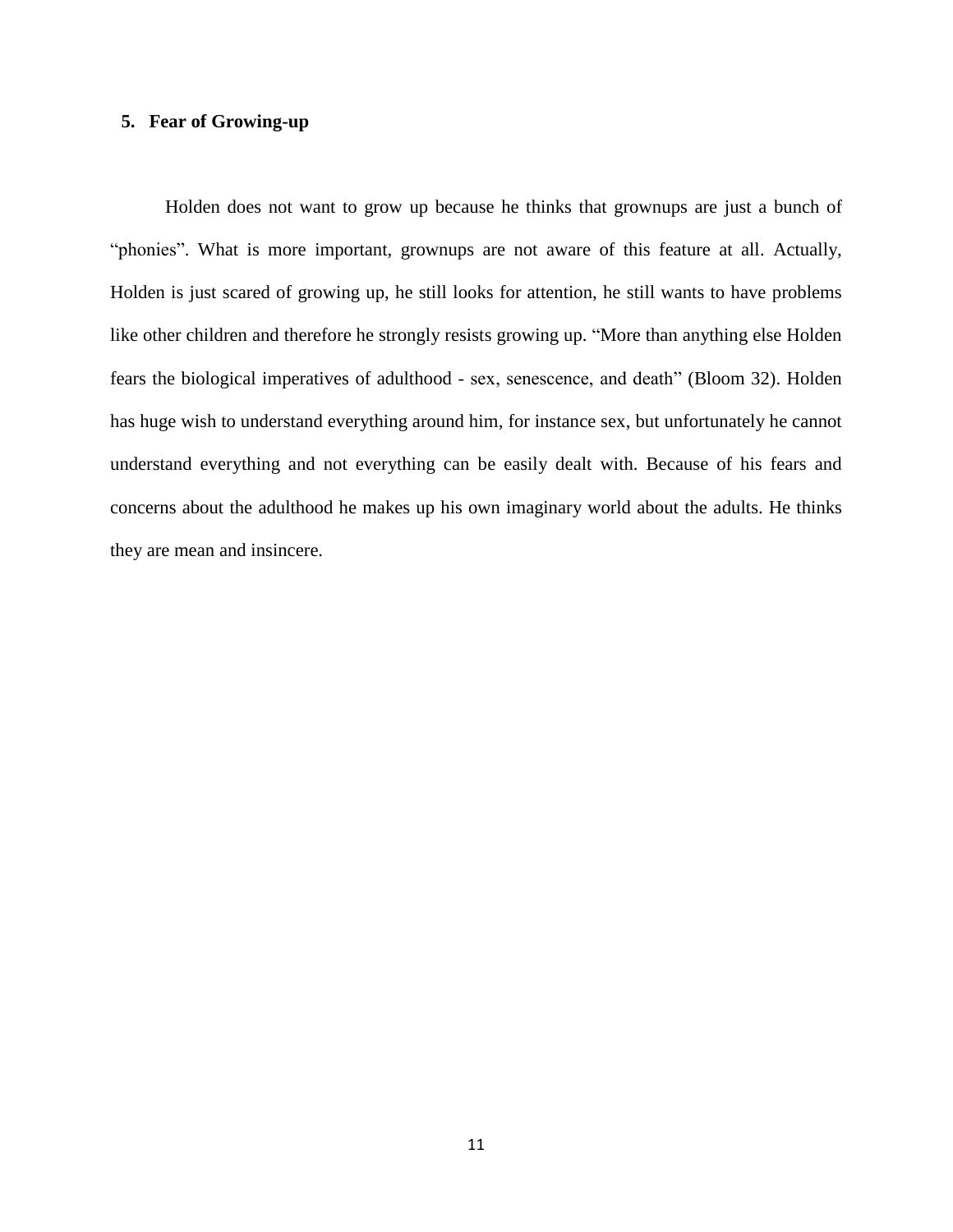#### **6. Lack of Attention**

 Holden wants a lot of attention which he does not get and thus desperately uses other methods which make him exactly the opposite of a good child. Holden wants to draw attention of his family and friends, but does not know how to do it in a good manner. He is a really lonely boy and this can be seen throughout the novel. He desperately wants a friend, a companion that he obviously cannot have because his so called friends are only using him. Holden's loneliness results in great pain and makes him insecure about everything he does or wants to do. One example will suffice: **"**She looked at me like I was a madman. 'What the heck ya wanna talk about?' she said. 'I don't know. Nothing special. I just thought perhaps you might care to chat for a while.' She sat down in the chair next to the desk again. She didn't like it, though, you could tell" (Salinger 182).

Holden feels so lonely that he asks a prostitute to talk with him; in doing so, he reaches a rock bottom because he tries to find somebody who would want to listen to him and in this case that someone is a prostitute. He wants his parents' love, comfort and a sense of security and he cannot find any of them in his parents. His parents are often busy with unimportant things, not worth trying for, but on the other hand, their children are certainly worth that effort. They spend very little or no time with Holden and his younger sister. Their parents should sit with them, talk and give them all the attention they need. More importantly, parents must try to help their children to solve their problems. Those things would surely give children the feeling that there is someone to care for them. Holden cannot reveal his true feelings and show his real face because of his fear of change and changes that adulthood brings. He is still a child because of his desperate desire for attention. One obvious example, and his shrill attempt to get attention, is getting kicked out from school. He hopes that his parents will give him a little more attention and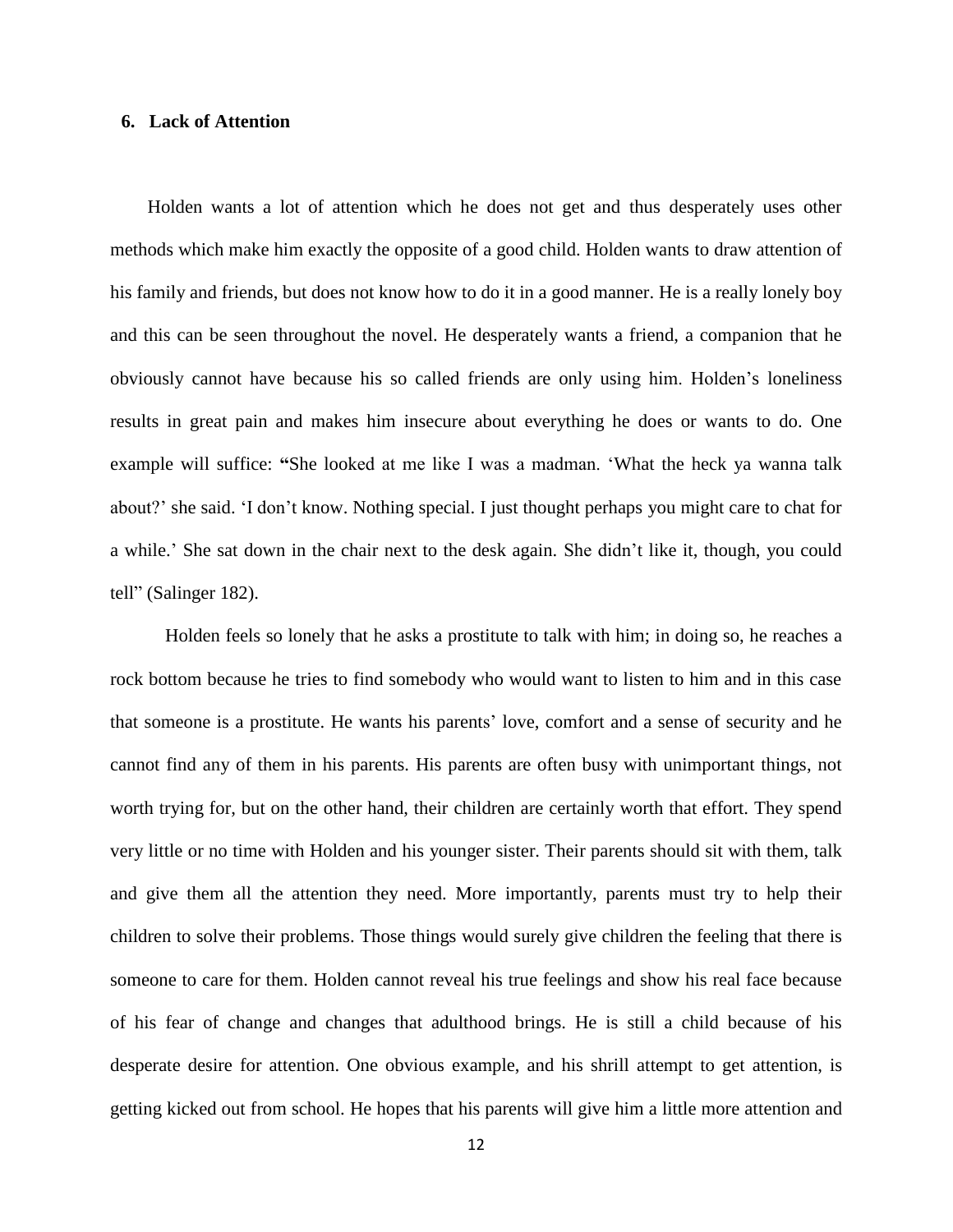that they would finally start to talk with him and care for him. Yet, the only thing they ever did for Holden was to send him to private school far from them. Holden's English teacher Mr. Antolini tries to help him. He tries to encourage him, but sadly, he fails. Holden thinks that there is no way out from his situation and that he will never stop being depressed and scared.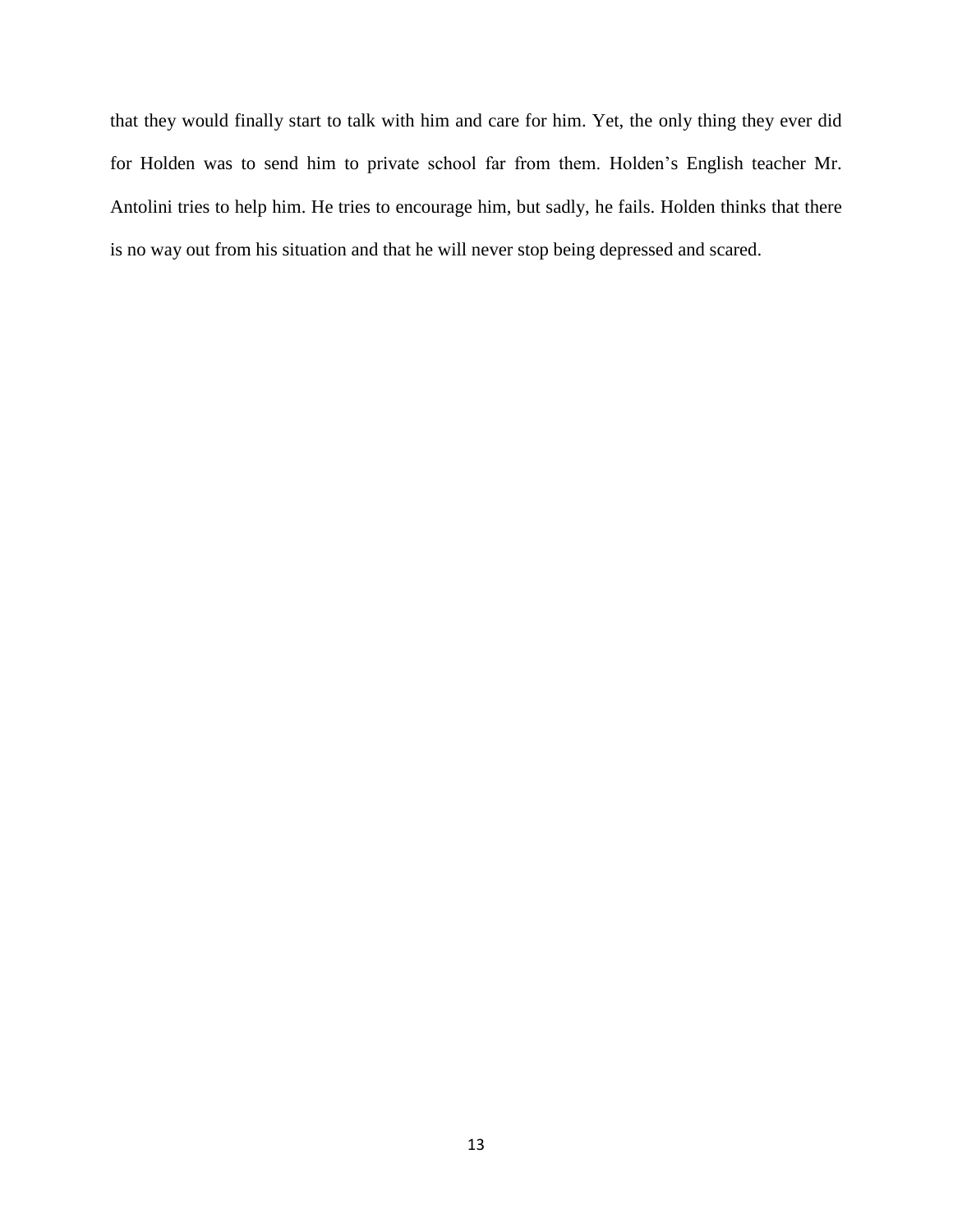## **7. Holden's Parents**

Holden Caulfield has a distant relationship with his parents: "Holden's parents, seemingly absent and distant, do not know how to deal with him so they send him to private schools and numerous psychoanalysts. His parents, an upper-class family, are probably a stereotypical post World-War II family that Holden does not resent, but they are part of his troubles" (Sivels 1).

Holden's problems were huge, mostly because his parents did not care. His parents are a great mystery for him because they are never there for Holden when he needs them. If there was a little bit more attention, Holden would not try to do something that was not right just to get attention of his parents. Holden´s problems with violence, alcohol and getting kicked out from school are all attempts to get his parents' attention. None of those attempts seem to be working because his parents think of him as a failure and they do not show or give him love that he deserves.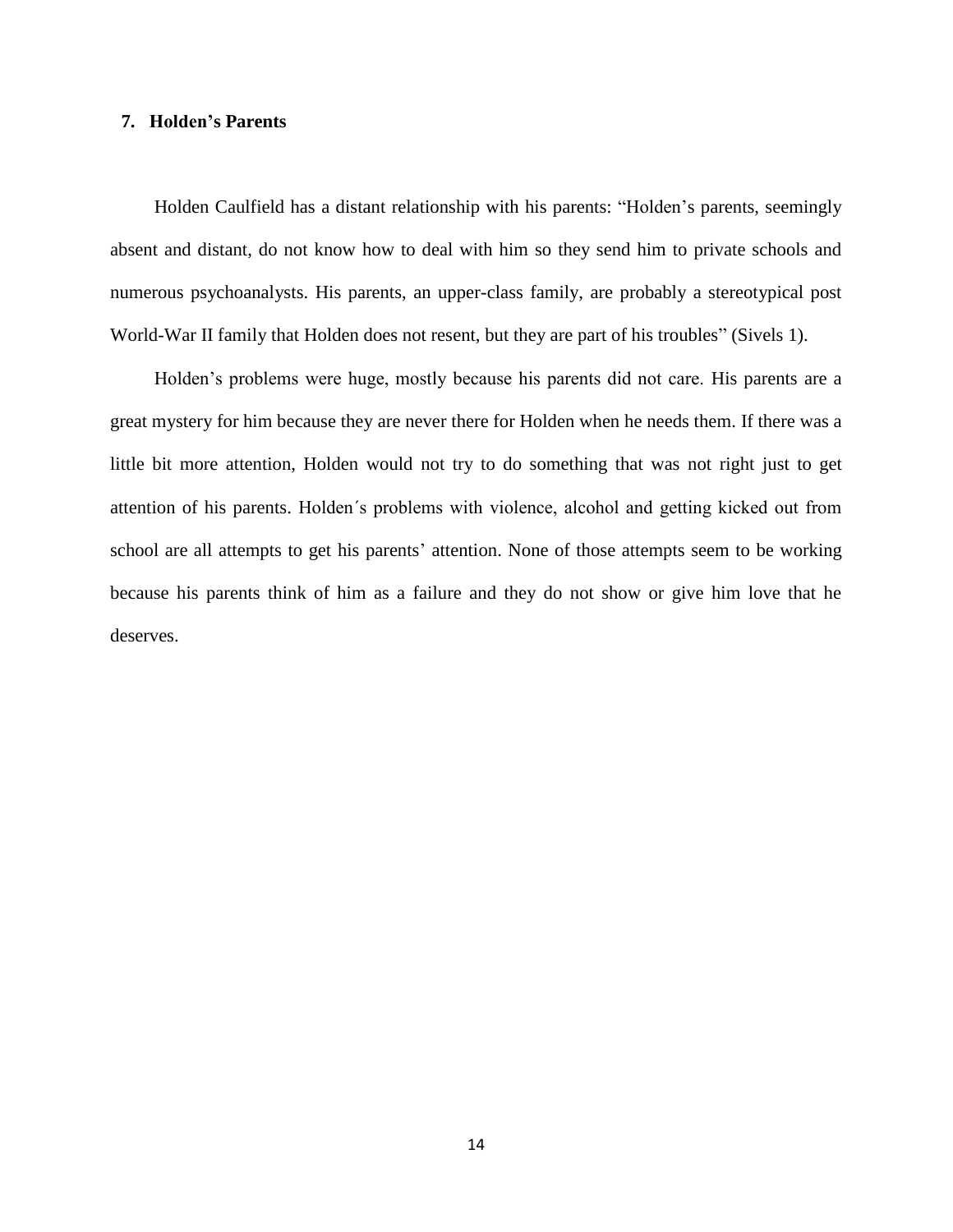#### **8. Fear of Losing Innocence**

After the death of his brother Allie, Holden starts to hide from himself and his true feelings. He thinks that if he starts to change he will be just as his beloved brother who passed away at early age and that he will have the same destiny his brother had. He becomes obsessed with death and feels great fear of death. That is also one reason why Holden wants to be always young and innocent and never to die. He thinks that the less innocent and pure he gets, the closer he is to death. Furthermore, Holden thinks that his best moments in life are the moments from childhood and the moments he spent with his brother Allie. He was so happy then, without any worries and concerns until it all changed in a blink of an eye. When his brother left him, he became so scared and lost that he starts to think that he will certainly die if he grows up.

#### **8.1. The Meaning of** *The Catcher in the Rye*

Every person faces obstacles during a great change from child to adult. Growing-up has advantages and disadvantages. Sometimes it can be a tragedy, sometimes a triumph, happiness or heartache, but still, all of them are parts of growing-up. Holden cannot fight those complex problems and he just permits depression to get hold of him. J.D. Salinger creates a great metaphor for the main character and the book itself. Holden Caulfield imagines being in a big field of rye among thousands of little children, and he is standing on the cliff trying to help those children who do not look where they are going. This metaphor shows the significance of the novel *The Catcher in the Rye.* Salinger mentions problems of growing-up and through Holden he manages to elaborate those problems. Holden is standing on a cliff of change, the change between childhood and adulthood. He is helping young children not to fall from a cliff and abandon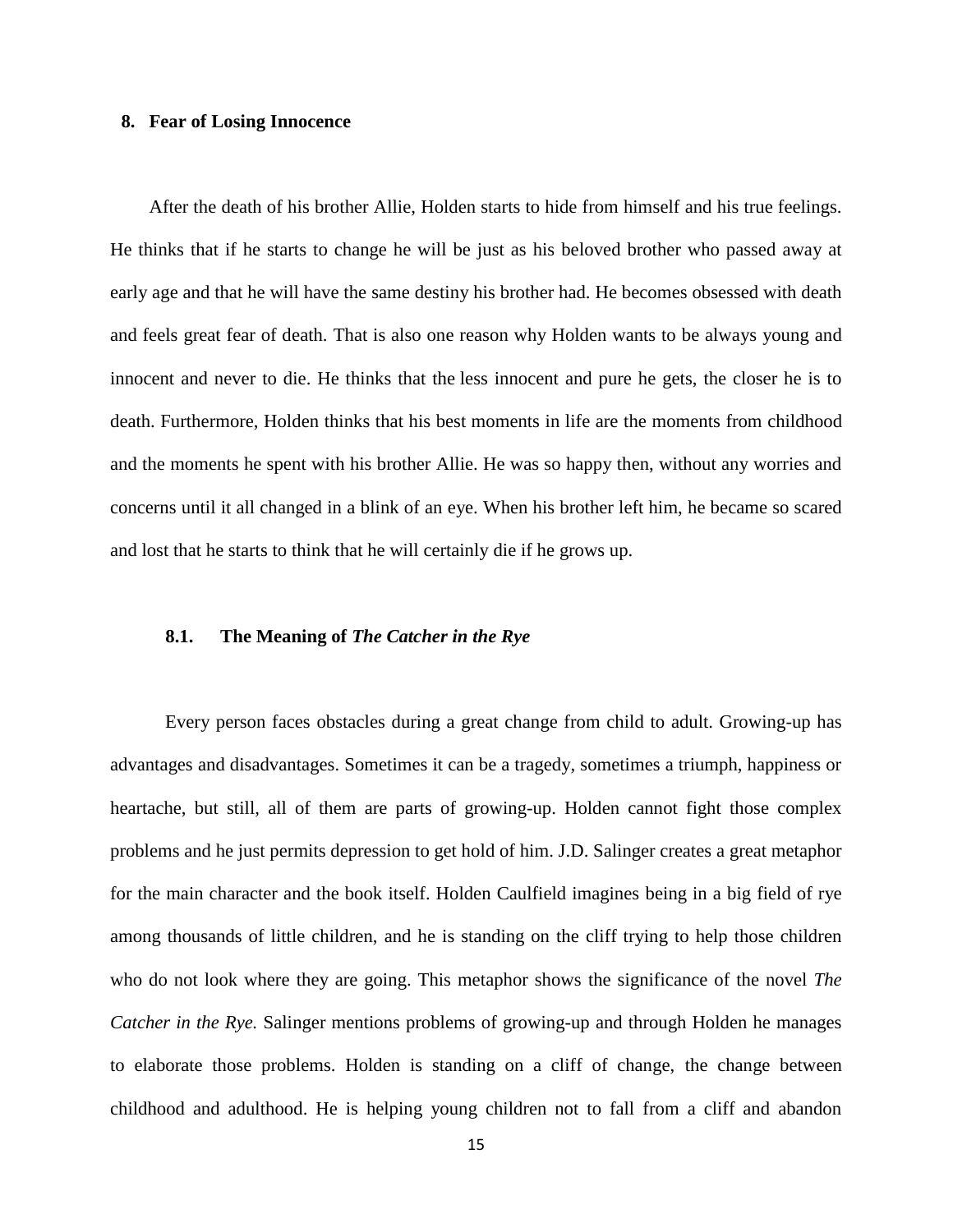childhood because Holden thinks that no child should become an adult. Adulthood really frightens Holden and he states he is rescuing endangered kids from falling off that cliff. In addition, another metaphor can be found in the name of Holden Caulfield concerning the change of growing-up. His name could be interpreted as "the one who holds in caul field" which also makes reference to his rescuing the endangered kids: he is preventing those kids from becoming adults. Holden thinks that when you once become a grownup you must do all the boring things and that you can never again become free and happy like a little child. Furthermore, depression becomes a part of Holden's life and he cannot, or does not want, to experience happiness anymore. Holden lacks any motivation; he is too stubborn to see the obvious and to take his life in his hands. Instead of that he gives up life before he even starts it. He does not possess things that could help him deal with problems in his life, and does not even want to try harder to find those things. He just wants to be forever young because of his aversions related to grownups.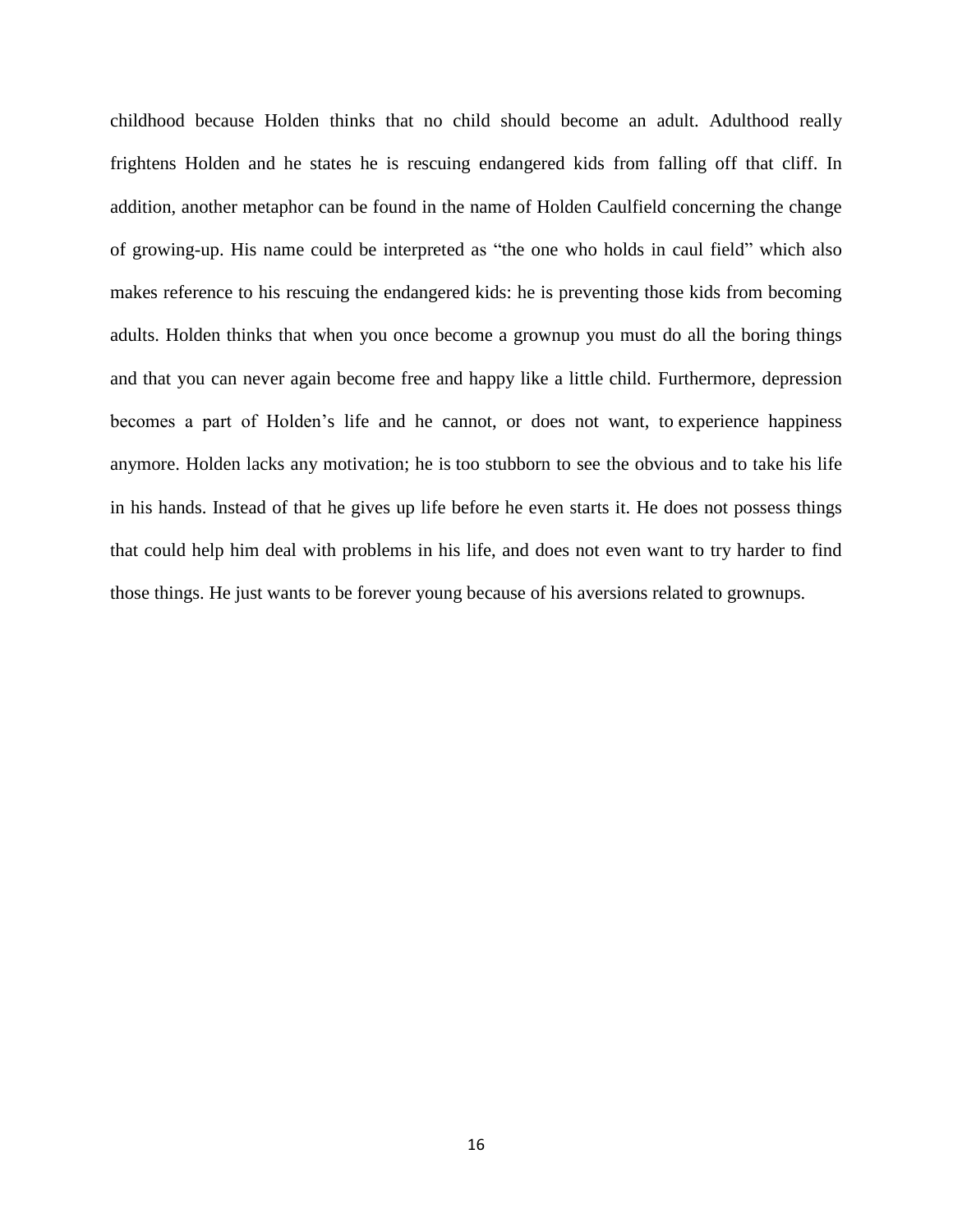## **Conclusion**

Looking through all the problems Holden deals with, it can be seen that he is actually a real hero trying to fight with unfair and harsh life. He does not want to surrender but in the end his problems seem to be bigger than he is. Holden was trying to find his own identity throughout the novel but he fails to do that and remains a young boy with lost identity, which leads to depression and wild behavior. Maybe all his problems could be solved and that was all just an adolescent identity crisis but he did not have strength and patience to wait for better and happier days.

*The Catcher in the Rye* is a really complex novel showing how big the problems of one teenager can be. Holden is a strong young man, but occupied with too many worries and with no one around him. Holden is presented as a young person who cannot deal with real world; he runs away from growing-up as if he ran away from reality. He is alienated, in his imaginary world, dreaming about life he would want to have. The reasons are to be looked for in his inability to cope with social and psychological problems which almost ruined his life. His inability to cope with the loss of his brother, lack of affection and parents' love made him go wrong way. He falls prey to his inner struggles not wanting to fight against them. He lost his little brother, he never had real family and the only thing that was left was his sister Phoebe. However, that was not enough to help him in his battle because his life was slowly but surely falling apart.